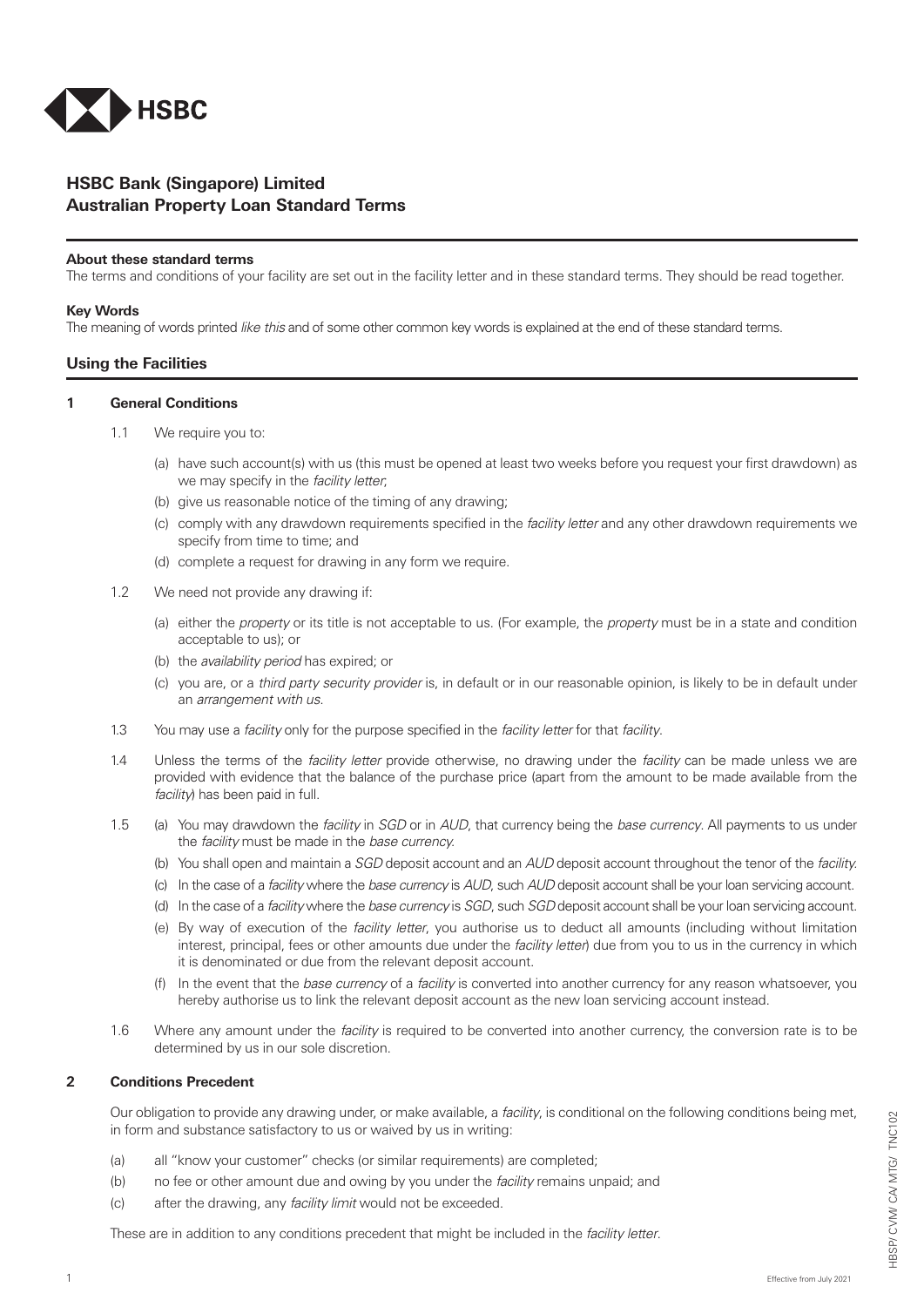#### **Interest**

## **3 Interest**

- 3.1 You agree to pay interest for each *facility* in accordance with this Clause 3. Interest for a *facility* for a day is calculated at the daily interest rate for that *facility* on the *balance owing* for that *facility* for the end of that day.
- 3.2 The daily interest rate for a *facility* is the *facility's interest rate* for that day divided by 365 (where the *base currency* is *SGD*) or 360 (where the *base currency* is *AUD*).
- 3.3 We may vary the *interest rate* at any time with notice to you unless the *facility letter* states that the *interest rate* is fixed at that time.
- 3.4 (a) In the case of a *facility* where the *base currency* is *SGD*, interest for a drawing accrues daily from and including its *drawdown date* and is calculated on the basis of the actual number of days elapsed.
	- (b) In the case of a *facility* where the *base currency* is *AUD*, interest for a drawing accrues daily from and including its *drawdown date* and is calculated on the basis of 30 days per calendar month. Where the last day of a calendar month falls on the:
		- (i) 31st day of that month, no interest will accrue on that day;
		- (ii) 28th of February, three (3) days of interest will be accrued and calculated at the daily interest rate for the *facility*  on the *balance owing* for the end of that day; and
		- (iii) 29th of February, two (2) days of interest will be accrued and calculated at the daily interest rate for the *facility*  on the *balance owing* for the end of that day.
	- (c) A *drawdown date* occurs immediately on our release of funds, whether or not, at that time, it has been actually applied towards payment of the purchase price or refinancing of any existing *Loan*. (For example, when funds are released to our lawyer and/or settlement agency to make payment of the purchase price or refinance any existing *Loan*.) A *drawdown date* also occurs on the date a *facility* is converted to another *facility*.
- 3.5 If your interest rate is pegged to a reference rate such as SIBOR or SORA and such reference rate falls below zero at any relevant time, the reference rate shall be deemed to be zero or such other rate as notified to you by us as soon as practicable.
- 3.6 If your interest rate is pegged to a reference rate such as SIBOR or SORA and (a) such reference rate becomes unavailable at any relevant time or (b) it is no longer feasible for us to continue providing the *facility* for the rest of the *term* based on such reference rate due to factors such as (but not limited to) cost of borrowing, internal business costs and/or market conditions, we will, with at least 30 days prior notice to you, vary the *interest rate*. We will do so either by changing the reference rate to another reference rate and/or by changing the spread and the new *interest rate* will take effect from the time we specify in the notice. You shall have the option (which you may exercise only once) to convert your *Property Loan* package to another HSBC *Property Loan* package for which you are eligible, without incurring any fees or charges.

## **Early Repayment**

If an early repayment occurs during the period for which an interest rate is fixed, you may also be required to pay us break costs (see "Break Costs" below).

Partial repayment is not allowed where notice for full repayment has been given to the Bank.

The notice period required in Clauses 4 and 5 below commences from the later of the notice date or the first *drawdown date*.

#### **4 Partial Repayment**

In addition to any provision in the *facility letter* permitting early partial repayments, you may repay early any part of the *balance owing* at any time if you either:

- (a) give us at least one month's written notice; or
- (b) pay us the one month's interest on the amount repaid that we would have received if you had given us one month's written notice.

Each early repayment must be for a minimum amount of S\$10,000 (where the *base currency* is *SGD*) or A\$10,000 (where the *base currency* is *AUD*) (or where the repayment exceeds S\$10,000 or A\$10,000, as the case may be, multiples of S\$1,000 or A\$1,000).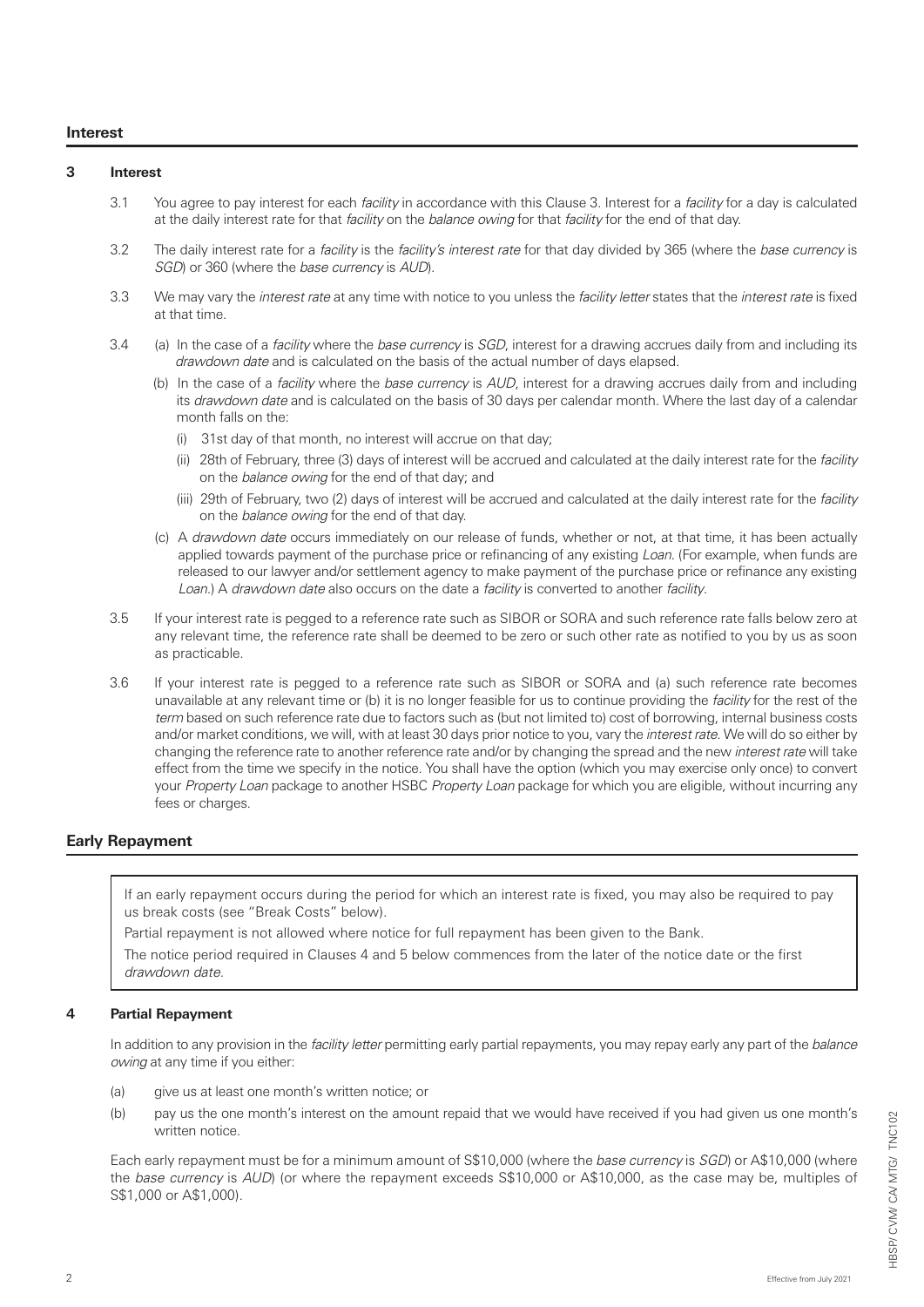With each early repayment, the *term* of the *facility* remains unchanged and the monthly instalments *payable* by you will be reduced. We will give you notice of the reduced monthly instalments. You will let us know if you prefer to maintain the same monthly instalment and instead reduce the *term* of the *facility*.

### **5 Full Repayment**

In addition to any provision in the *facility letter* permitting early full repayment, you may repay early the *total amount owing* at any time if you either:

- (a) give us at least two months' written notice; or
- (b) pay us the two months' interest on the amount repaid that we would have received if you had given us two months' written notice.

### **Fees and Charges**

### **6 General**

- 6.1 You agree to pay us the following fees (in addition to any other fees set out in the *facility letter* or that we specify from time to time):
	- (a) S\$400 (where the *base currency* is *SGD*) or A\$400 (where the *base currency* is *AUD*) processing fee (or such other fee we determine), plus all our *costs,* if you fail to satisfy all drawdown requirements or decide not to proceed with the *facility*;
	- (b) an administration fee for each time that we accept your request to convert to another HSBC *Housing Loan* package or HSBC *Term Loan* package for which you are eligible, which amount shall be at our discretion and which shall be notified to you at the time of your request;
	- (c) S\$200 (where the *base currency* is *SGD*) or A\$200 (where the *base currency* is *AUD*) variation fee each time we agree to a variation of any *facility*, which variation does not fall under sub-clause (b) above, at your request;
	- (d) any government charges and duties under any agreement, calculated in accordance with the relevant legislation (whether or not you are primarily liable for such charges and duties); and
	- (e) all third party fees and charge *payable* in connection with your *facility* or any *security*.
- 6.2 We may introduce new fees and charges (and vary existing fees and charges) at any time with at least 30 days prior notice to you. This may include new fees and charges as a result of regulatory change or the introduction or variation of government charges or duties.
- 6.3 Unless you have already paid them, you authorise us to debit fees and charges set out in this *facility agreement* to your account. We may do so on or after the date we pay them or the date they become due or *payable* by you or us (whichever is earlier). We need not notify you first.

### **7 Cancellation Fee**

If the *facility* or any part of any unused portion of a *facility limit* in accordance with this *facility agreement* is cancelled for any reason whatsoever, you agree to pay us, on cancellation, the cancellation fee for that *facility* as set out in the *facility letter*. If your *facility* has a fixed *interest rate* you also may be required to pay us break costs (see "Break Costs" below.)

If you cancel a *facility* you also agree to refund any subsidies we have provided to you under this *facility agreement*.

### **8 Break Costs**

This Clause 8 only applies to facilities with a fixed *interest rate*.

If during the period for which the *interest rate* is fixed for a *facility*:

- (a) you repay early all or any part of the *total amount owing* for that *facility*; or
- (b) you or we cancel that *facility* or part of the unused portion of its *facility limit*; or
- (c) the *total amount owing* for that *facility* becomes repayable because you are in default,

 we may suffer loss (which we call "break costs"). This loss usually arises because of changes in market interest rates between the start of the period for which the *interest rate* was fixed and the time when such an event occurs.

We calculate break costs as the difference, if positive, between:

• an amount calculated by reference to the rate equivalent to our cost of funds at the start of that period; and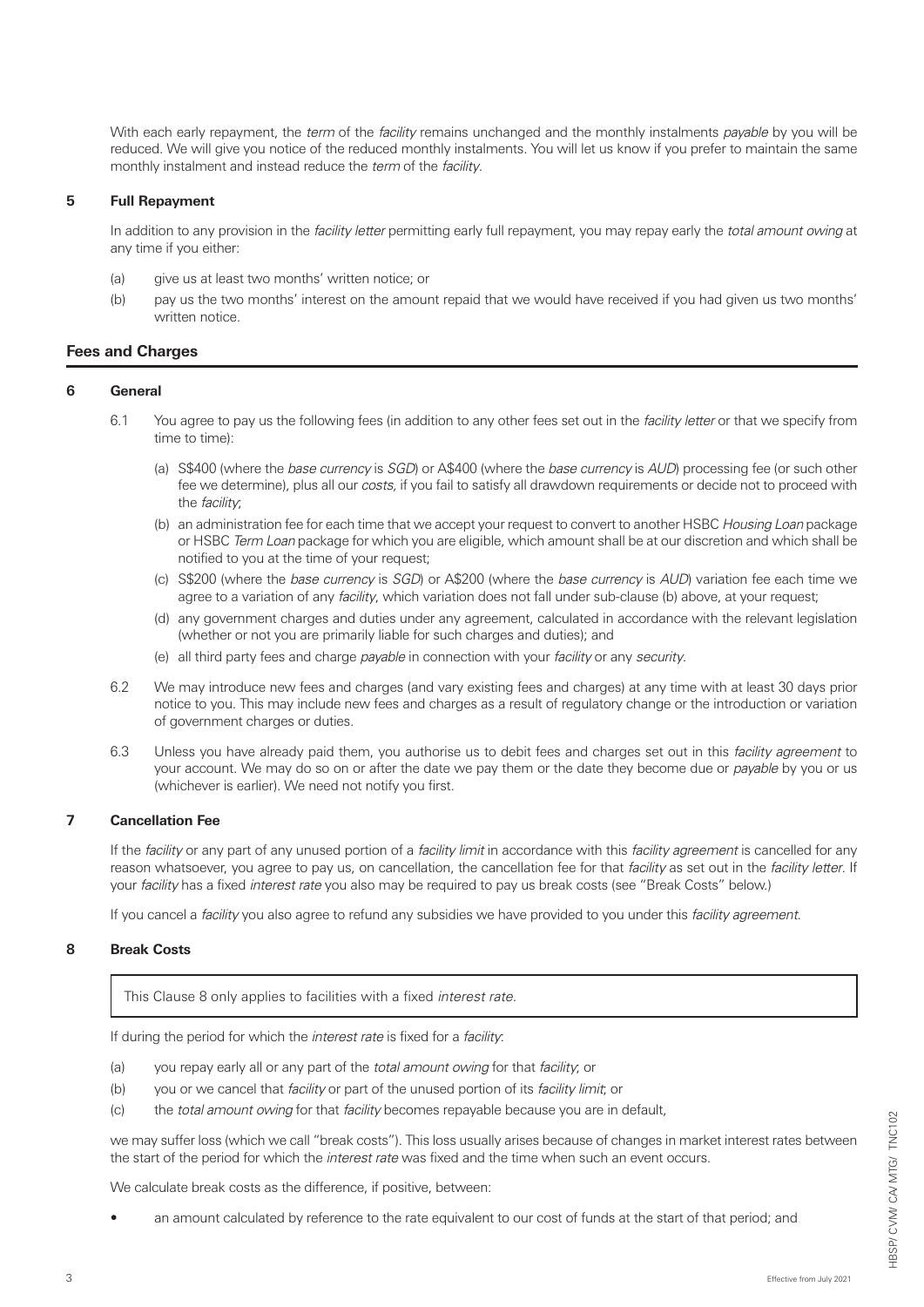• an amount calculated by reference to the rate equivalent to our cost of funds at the time the event occurs,

 over the remainder of the period for which the *interest rate* was fixed. This is then discounted back to the net present value at the rate equivalent to our cost of funds at the time the event occurs.

### **Undertakings**

### **9 The Property**

- 9.1 You agree not to raise any financial accommodation (other than the *facilities*) for purchase of the *property*.
- 9.2 You agree not to further encumber the *property*.
- 9.3 You shall seek our prior consent in writing for any intended reconstruction or addition and alteration to be made to the *property* and you agree to supply us with all related documents (such as the relevant builder's insurance policy) and/or additional *security interest* required by us.
- 9.4 You agree to promptly execute all documents and do all things that we may reasonably specify in connection with the *facility*, including the registration and perfection of any *security*, the priority of any *security* and/or the facilitation of any dealings by us pursuant to powers given to us under the *facility*.

#### **10 Information**

If we ask, you agree to supply us with any information about or documents relating to:

- (a) any *arrangement with us*; or
- (b) any *secured property*; or
- (c) your financial affairs or business or, if you are a corporation, the financial affairs or business of any *third party security provider*.

 In addition, you will provide us with such assistance as may be necessary (including, where relevant, the provision of identification documents) to enable us to meet our *Compliance Obligations*.

#### **11 Authorisations**

You and each *third party security provider* agree to obtain, renew on time and comply with the terms of each authorisation necessary for you and each *third party security provider* to enter into the *arrangements with us*, observe obligations under them and allow them to be enforced.

### **12 Insurance**

- 12.1 You and/or each *mortgagor* agree/agrees to arrange an appropriate property insurance policy over each *secured property* with Insurers acceptable by us and maintain the policy throughout the tenor of the *facility* at your cost. The insurance policy shall:
	- (a) cover fire and other usual risks we require and must be for an amount we require;
	- (b) note our interest as mortgagee/loss-payee; and
	- (c) provide an adequate 'sum insured' that covers the full reinstatement and replacement cost of the *secured property*  and its services (e.g. lifts and air conditioners),

(the *"Insurance Policy"*).

- 12.2 You and/or each *mortgagor* agree/agrees to provide us with evidence to our satisfaction (including a certificate of insurance) that adequate insurance cover is held and has been maintained over the *property* at any time we require.
- 12.3 If a claim is made under the *Insurance Policy* or any event occurs giving rise to an entitlement to make a claim under the *Insurance Policy*:
	- (a) you and/or each *mortgagor* shall, as soon as possibly in the circumstances notify us of that claim or event with full details;
	- (b) we (without limitation to any other rights under the *facility letter*) may, if a default has occurred, make, enforce, settle or compromise any and every such claim in respect of the *Insurance Policy* and demand, sue for, recover, receive and give discharges for all money *payable* as a result; and
	- (c) any insurance proceeds received by you must be applied in accordance with Clause 12.4.
- 12.4 You and/or each *mortgagor* must ensure that the insurance proceeds from the *Insurance Policy* are applied in the following manner: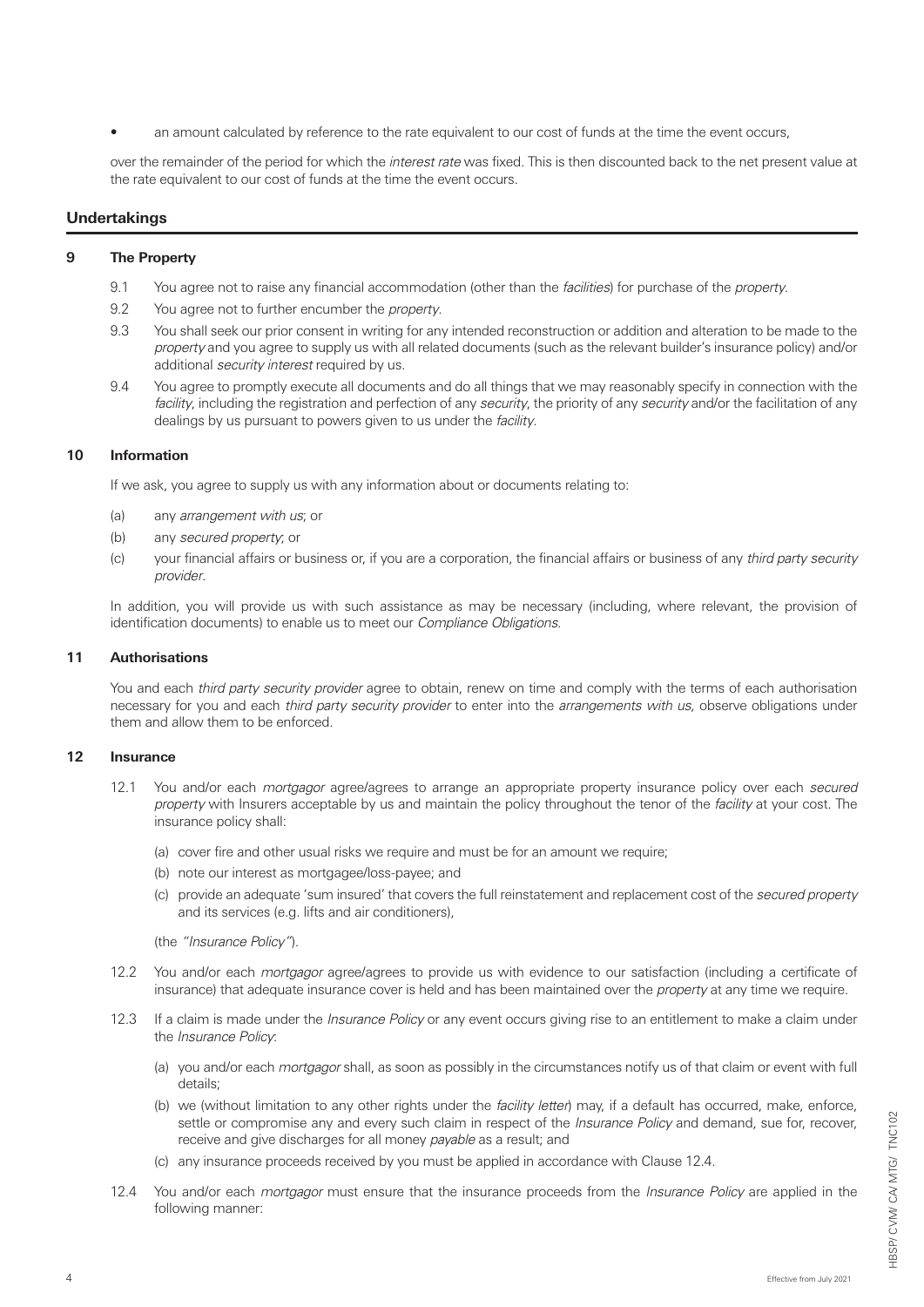- (a) to cover the reinstatement and replacement of the *property*, subject to obtaining our prior written consent and in accordance with our directions; or
- (b) paid to us immediately upon receipt by you and/or each mortgagor, to be applied by us to reduce the total amount owing (in any manner determined by us).
- 12.5 If you default in effecting or keeping up the *Insurance Policy* or if the *Insurance Policy* becomes void or voidable, you must promptly inform the Bank and we may, but without any obligation to do so and without prejudice to our other rights and remedies under the *facility letter*, effect and keep up the *Insurance Policy*, at your cost. You must on demand repay to us all premiums and other money paid or *payable* by us in respect of the *Insurance Policy*.

### **13 Valuations**

- 13.1 We may require a revaluation of the *secured property* and obtain a valuation report on any *secured property* at any time. You agree to pay us all *costs* in connection with the valuation.
- 13.2 Any valuer we may use is an independent contractor and is not our agent or employee. We are not responsible for any representation, action or inaction by them.
- 13.3 Each *mortgagor* agrees to do everything to assist with preparation of the valuation report including ensuring access to the *property*.

#### **14 Security Margin**

- 14.1 If, in our sole and absolute discretion, at any time, the *total amount owing* in relation to the *facility* over the *market value* exceeds our internal threshold or the *secured property* decreases from its value at the date of the *facility letter* by an amount determined by us to be material, we may do any one or more of the following:
	- (a) reduce the *facility limit*; or
	- (b) require you to provide within the time frame specified by us additional *security interests* of such type specified by us (which shall be delivered and secured pursuant to existing *security documents*, new *security documents*  or other arrangements in form and substance satisfactory to us in our sole and absolute discretion ) and in such amount(s) as may be required by us; or
	- (c) require you to repay part or all of the *total amount owing* for all *facilities* on demand.

In these standard terms, "Margin Call" means any action taken by us pursuant to paragraph (b) and/or (c) above.

- 14.2 A Margin Call may be made by us to you by telephone at the last known telephone number of the you as maintained in our records, or by such other means as may be decided by us in our sole discretion. You shall within such period specified by us, deliver additional *security interests* of such type and amount specified by us (which shall be delivered and secured pursuant to existing *security documents*, new *security documents* or other arrangements in form and substance satisfactory to us in our sole and absolute discretion).
- 14.3 You and each *third party security provider* irrevocably and unconditionally agree that if you or any *third party security provider* fail to deliver such additional *security interests*, we shall have the right (but not the obligation), without notice to you or any *third party security provider* and without requiring the consent of you or any *third party security provider*, to liquidate, realise, sell or dispose of any *security interests* as we may at our absolute discretion select, and in such manner and at such price as we may at its absolute discretion decide, and to apply the proceeds thereof to meet and maintain the *facility limit* and/or to comply with any Margin Call and you or any *third party security provider* shall hold the Bank harmless for any losses howsoever arising from doing so. In addition, we may, in our sole discretion, convert the *base currency* of any facility denominated in *SGD* to *AUD* at the *prevailing HSBC exchange rate* and link your *AUD*  deposit account as the new loan servicing account.

#### **Default**

### **15 When are you in default?**

If any of the following events or circumstances arise or occur, you will be regarded as being in default:

- (a) you do not pay on time any amount *payable* under an *arrangement with us* in the manner required by it; or
- (b) you do not observe any obligation given under an *arrangement with us* within the period specified, or within seven days if no period is specified; or
- (c) you use the *facility* for a purpose other than the purpose for which it was made available; or
- (d) you are, or a *third party security provider* or another *person* is, in default under any *arrangement with us* or an event of default, however described, occurs under an *arrangement with us*; or
- (e) you give, or a *third party security provider* or another *person* gives, us incorrect or misleading information (such as financial statements) in connection with an *arrangement with us* or you have withheld any information that might have caused us not to enter into any *arrangement with us;* or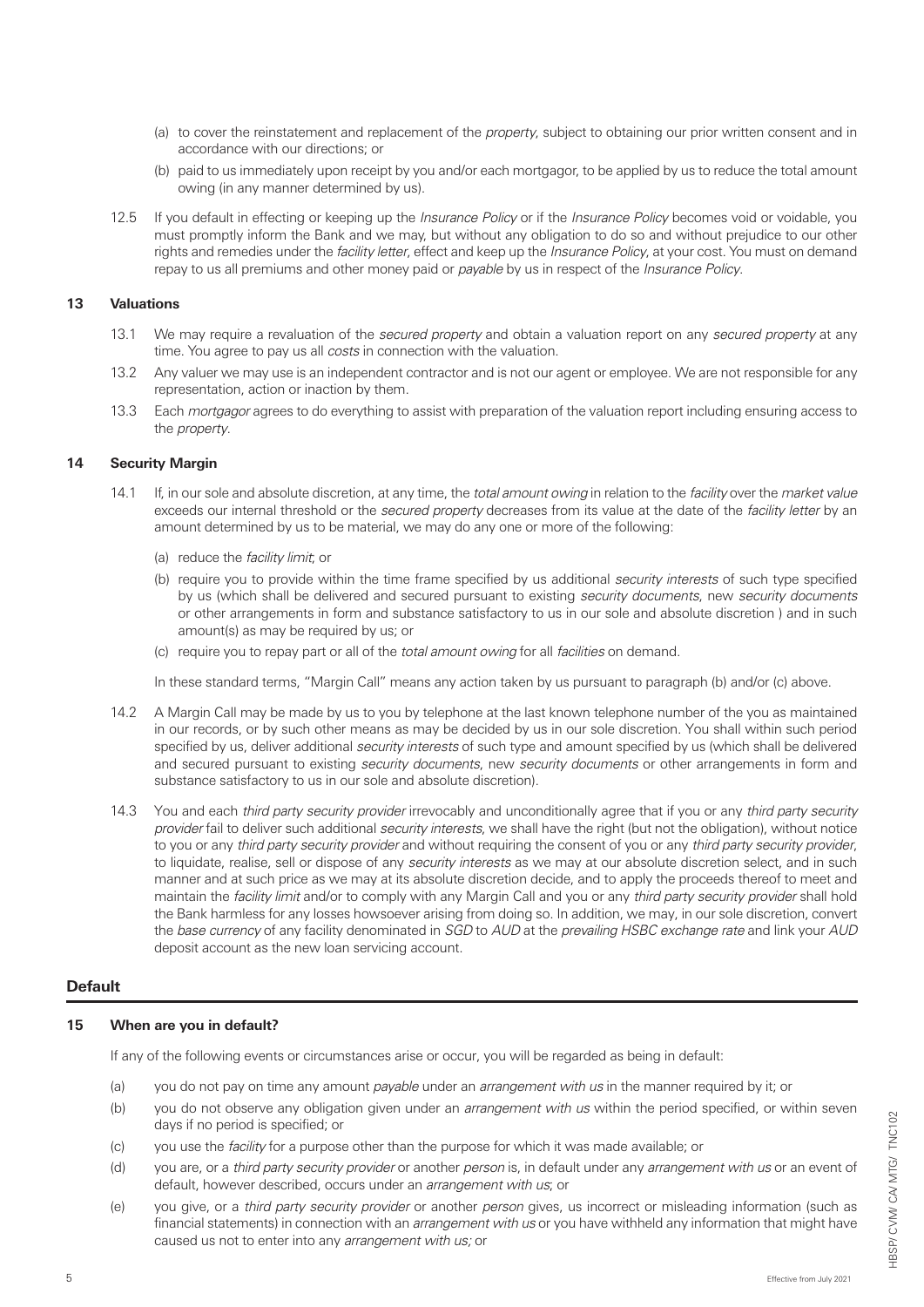- (f) a writ of seizure or sale is issued against, or any distress or execution is levied on or issued against, any of your assets or the assets of a *third party security provider*; or
- (g) legal proceedings of any kind are commenced (or threatened) against you or any *third party security provider* which, in our opinion, may have a material adverse effect on your or a *third party security provider's* ability to observe obligations under this *facility agreement* or another *arrangement with us;* or
- (h) we receive written notice of your lack of capacity under the Mental Capacity Act (Cap. 177A) of Singapore (or such other equivalent, amendment or replacement legislation) or you die or you suffer from any disability that would result in your inability to observe obligations under this *facility agreement* or another *arrangement with us* (or any of these things happens to a *third party security provider*); or
- (h) you are or become, or a *third party security provider* is or becomes, *insolvent,* or subject to a debt repayment scheme, individual voluntary arrangement or any other analogous procedure, or any step is taken to make you or a *third party security provider insolvent* or subject to a debt repayment scheme, individual voluntary arrangement or any other analogous procedure; or
- (i) a liquidator, receiver, administrator, administrative receiver, nominee, supervisor, compulsory manager, judicial manager, provisional supervisor or other similar officer, is appointed to you (or a *third party security provider*) or, over all or any part of your (or a *third party security provider's*) assets or business (or any step is taken to do so); or
- (j) an *arrangement with us* is, becomes or is claimed to be illegal, void or unenforceable or any *security* does not have or loses the priority it is intended to have; or
- (k) a change occurs in your or a *third party security provider's* financial circumstances which, in our opinion, may have a material adverse effect on your or a *third party security provider's* ability to observe obligations under this *facility agreement or another arrangement with us*; or
- (l) we believe on reasonable grounds that urgent action is necessary to protect any *secured property* or our interest in the *security*, or a notice or proposal for compulsory acquisition of all (or any part of) the *property* is issued; or
- (m) in our opinion, the use of the *secured property* or a proposed change in the use of the *secured property* has or may have a material adverse effect on the value of the *secured property* as compared to the value of the *secured property*  as at the date of this *facility agreement* or renders or may render the *secured property* less saleable than its saleability at the date of this *facility agreement*; or
- (n) you are, or a *third party security provider* is, placed under judicial management (or any steps are taken to do so); or
- (o) either you or a *third party security provider* is a corporation and a change takes place in your or the *third party security provider's* directors, shareholders, management or operating environment; or
- (p) you do not, or a *third party security provider* does not, meet all your or their monetary obligations (whether present or future) on time or within any applicable grace period or any of these obligations become, or can be rendered, *payable*  early otherwise than at your or the *third party security provider's* election; or
- (q) purchase of the *property* by the *mortgagor* is not completed (for any reason) within the time specified in the contract for sale or is otherwise terminated; or
- (r) any event occurs or circumstances arise which we reasonably determine give grounds for believing that it would no longer be prudent to continue to make the *facility* or *facilities* available to you; or
- (s) any of the events or circumstances set out in Clause 32.4(c)(i)-(iii) arises or occurs.

#### **16 What we can do**

If you are in default:

- (a) we no longer need to provide any facility; and
- (b) the sum of the *total amount owing* for all *facilities* is *payable* on demand.

#### **Default Interest**

17.1 From the time any amount is overdue for payment until it is paid, you must pay interest at a higher rate, the *default rate*, on the overdue amount.

These interest charges are calculated daily on the basis set out in Clause 3 or at any other intervals we choose.

- 17.2 Unless otherwise indicated, the *default rate* for a *facility* shall be the *interest rate* set out in the *facility letter* plus 3% per annum.
- 17.3 You agree to pay interest owing under this Clause when we specify.
- 17.4 Each month (or any other period we choose) we may add to the overdue amount any interest under this Clause which has not been paid. You are then liable for interest under this Clause on the total amount.
- 17.5 Your obligation to pay on time is not cancelled by the provisions of this Clause.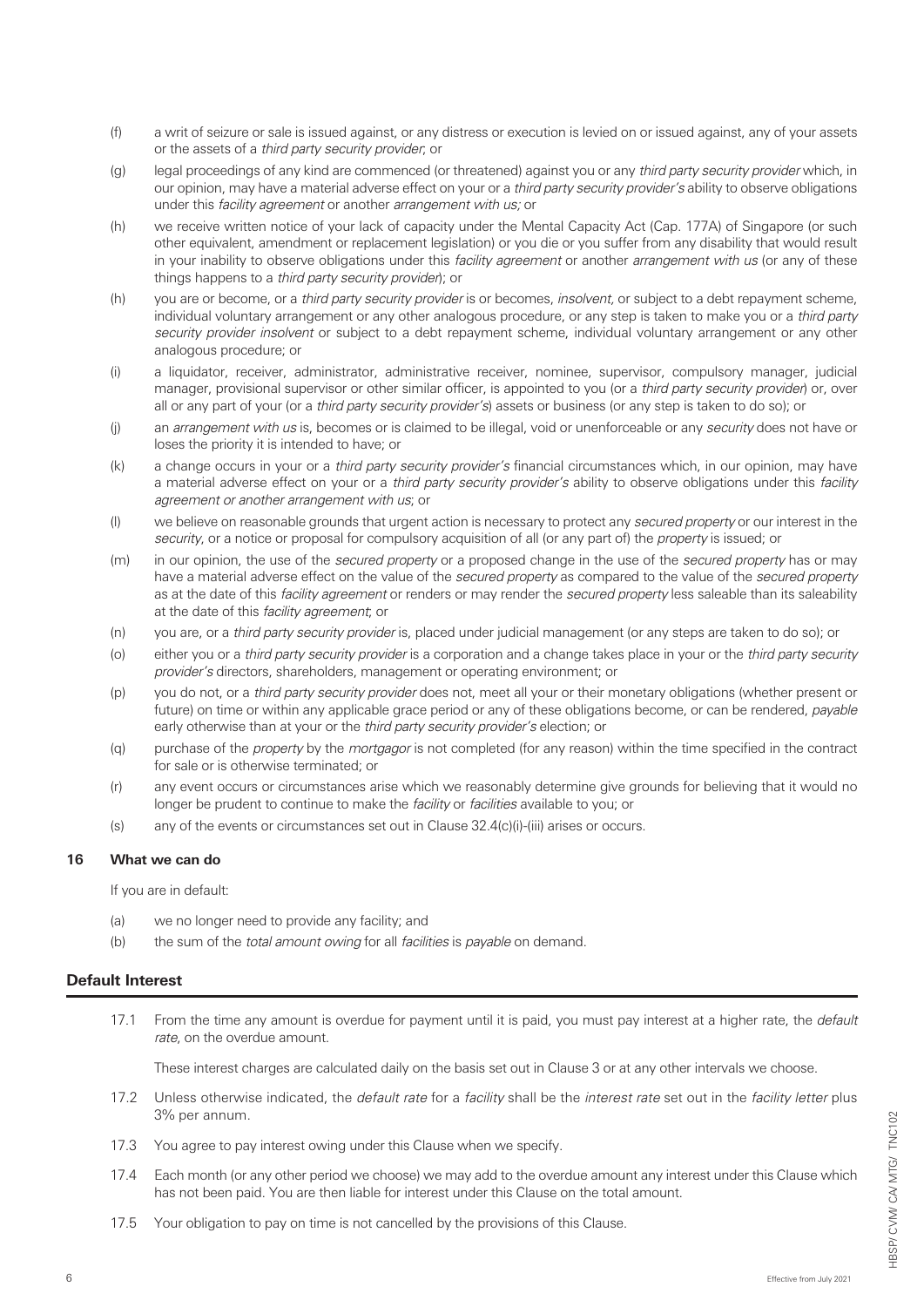## **Other Terms**

#### **18 Other Costs and Indemnities**

- 18.1 You agree to pay:
	- (a) our reasonable costs in arranging (including searching *insolvency, property*, cause books and writ of seizure and sale records), administering (including giving and considering consents, variations, discharges and releases, producing title documents, or enforcing, attempting to enforce or taking any other action in connection with our rights) and terminating any *arrangement with us;* and
	- (b) all *taxes*, fees, and charges *payable* in connection with any *arrangement with us* and any transaction under it and any interest, penalties, fines and expenses in connection with them.

 You agree to pay these amounts when we ask. We can also debit any of these amounts to your account even if we do not expressly ask you to pay.

- 18.2 You indemnify us, our affiliates, agents, employees and officers against, and therefore you agree to pay us on demand for, all claims, demands, actions, liabilities, losses (including loss of profit) or *costs* and expenses (legal or otherwise) we suffer or incur:
	- (a) if you default under an *arrangement with us*; or
	- (b) in connection with any *person* exercising, or not exercising, rights under an *arrangement with us*; or
	- (c) in connection with any *arrangement with us* or any *secured property*; or
	- (d) if *taxes* are required to be paid on any amounts *payable* by you or any *third party security provider* in connection with any *arrangement with us*; or
	- (e) in connection with a drawing which you request not be provided for any reason (other than our default).
- 18.3 Anything you are required to do under an *arrangement with us* is at your cost.

### **19 Reduction of Facility Limit**

- 19.1 If, at any time, we determine that the *adjusted purchase price* is lower than that stated by you, we reserve the right to reduce the *facility limit*.
- 19.2 We reserve the right to review or alter the *facility limit* at our discretion and shall give prior written confirmation to you in such event and any decision of ours shall be final and conclusive on you. In connection with such review of the facility limit, we may require you to provide us with any relevant documentation (including without limitation your latest income documents) as we may in our sole discretion specify.

#### **20 General Provisions in Relation to Payments and Accounts**

- 20.1 Unless we agree otherwise, all payments you are required to make to us must be effected by debiting an account you have with us. We may debit any account you have with us (whether in Singapore or elsewhere).
- 20.2 You agree to ensure sufficient funds are in your account to satisfy all payments you are required to make to us. If there are insufficient funds in your nominated account, we may choose not to debit that account at all. (If that occurs, interest at the *default rate* accrues on the whole of the overdue amount. See "Default Interest" above.)
- 20.3 Unless otherwise specified in the *facility letter*, if the first *drawdown date* under a *facility* occurs from the 1st up to and including the 5th day of a month, you agree to make the first repayment on the first day of the next month. If the first *drawdown date* for that *facility* occurs on any other date during a month, you agree to make the first repayment on the first day of the second month following the first *drawdown date*.

You agree to make all subsequent repayments on the first day of each following month until the end of the *term.*

- 20.4 We reserve the right to vary the instalment amount for any reason (including if the *interest rate* changes or you make an early repayment). We will give you notice of any new instalment amount.
- 20.5 We may use any payment we receive in connection with a *facility* to reduce the *balance owing* for that *facility* or to repay any other amounts which you owe us in connection with that *facility* in any order we choose.
- 20.6 We may assign any date we consider appropriate to a debit or credit to an account (except that, in the case of a debit, the date must not be earlier than the date on which the relevant transaction occurs). However, we credit payments to an account as soon as practicable after we receive them.
- 20.7 If an amount is due on a day which is not a *business day*, you agree to pay it on the next following *business day*.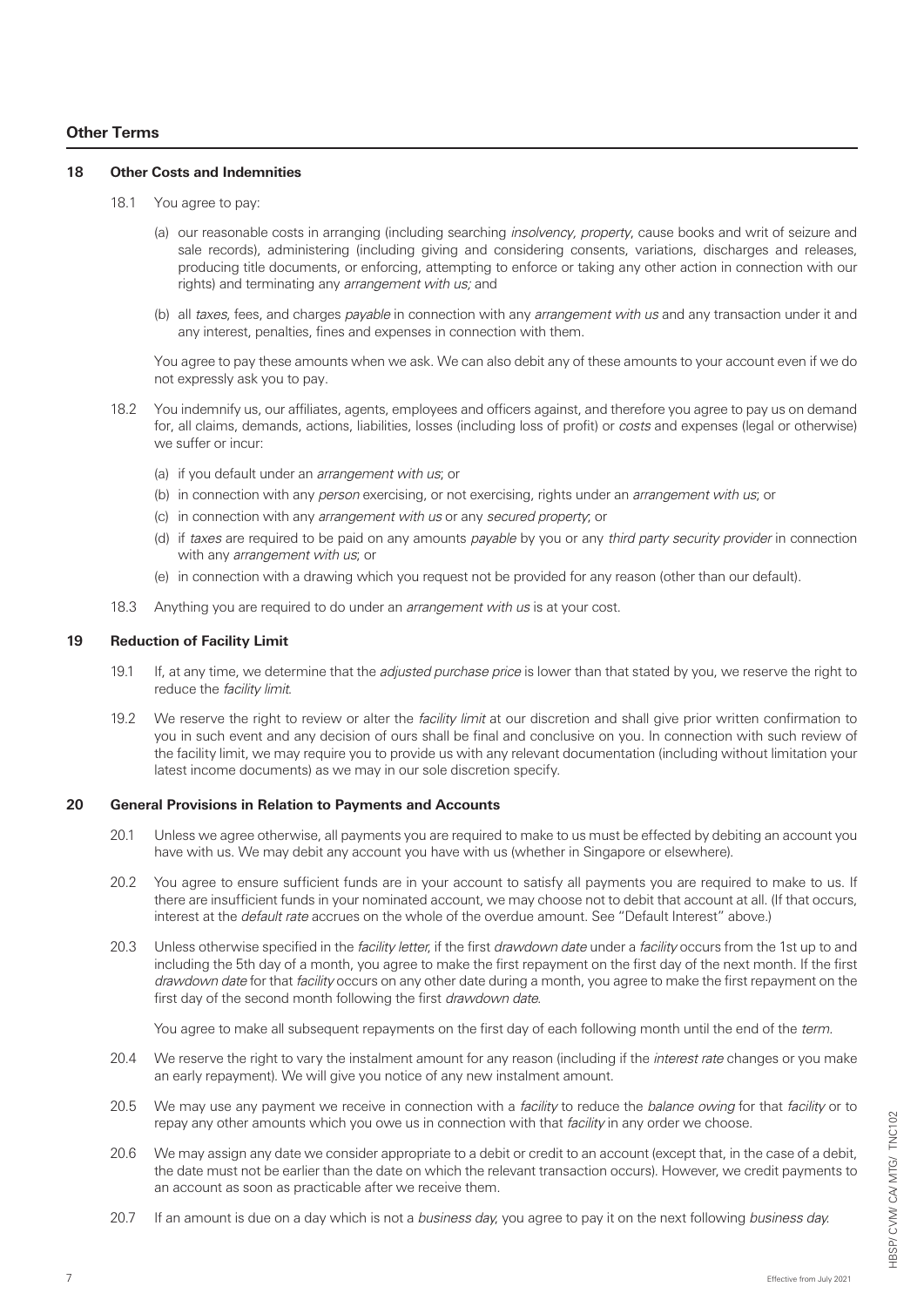- 20.8 You consent to any third party deposit credited to any account you have with us. However, we may refuse to accept any deposit from either you or any third party which may breach any law.
- 20.9 You agree to pay us all amounts you owe us in full without set-off, counterclaim or deduction in the *base currency*. However, we may set-off against amounts you owe us any money we owe you.
- 20.10 If at any time the *facility* is in a currency that is different from the currency in which your salary is paid or from which you repay the *facility*, then there is a risk that changes in the exchange rate will affect the *balance owing* and the amount of your interest and principal payments. If this applies to you, you should regularly check the exchange rate to ensure that you are still comfortable with the *balance owing* and with the amount of interest and principal you pay. If you are not comfortable then you may want to consider reducing the *facility limit*, re-financing the *facility* or repaying it early. You should also consider speaking with an independent financial adviser before making changes to your mortgage arrangements.

# **21 Discharge of the Mortgage**

When the *total amount owing* under the *facility* has been fully repaid and any other facilities secured by the *property* has been terminated, you are required to discharge the mortgage promptly. You agree to pay all *costs* and expenses relating to the discharge of the mortgage and to appoint a law firm approved by us to complete the discharge of the mortgage within the stipulated timeframe in our notice to discharge the mortgage. If the discharge of the mortgage is not completed within the stipulated timeframe for any reason whatsoever, you agree to pay us an administrative fee and other expenses incurred for safekeeping of the title deeds and any other legal documents, applicable and prevailing at the time of such discharge of the mortgage or such other amount as we may in our discretion impose. We are not obliged to release the title deeds or other documents to you unless such administrative fee and other expenses incurred by us have been paid in full.

### **General Matters**

### **22 Joint Borrowers**

- 22.1 If there are more than one of you:
	- (a) the *facility letter* and this facility agreement apply to all of you together and to each of you on your own;
	- (b) any notice or instruction given to us and any request for or acceptance of variations to the *facility letter* or this *facility agreement* by any one of you shall be binding on the rest of you;
	- (c) any notice or demand or other communication given by us to any one of you shall be deemed to have been served on all of you; and
	- (d) we may at our discretion in any case require any notice, instruction, request or acceptance to be confirmed by all *persons* who are borrowers and/or mortgagors under the *facility letter*.

### **23 Notices and Other Communications**

- 23.1 The Bank may accept instructions from you by way of *Electronic Equipment* in accordance with the terms set out in the Terms and Conditions governing Personal Deposit Accounts. Save as set out above, notices, certificates, consents, approvals and other communications in connection with this *facility agreement* must be in writing. If you are a corporation, communication must be given by a director or another *person* we approve.
- 23.2 All notices, requests, instructions, demands and other communications may be served by personal delivery, ordinary post, facsimile transmission, short message service (SMS), electronic mail or by way of any *Electronic Equipment* to the *property* or to your last known address (whether within or outside Singapore and whether such address is a Post Office Box or is a place of residence of business) and/or facsimile or contact number as you may have provided to us or our solicitors and/or our settlement agency.
- 23.3 They take effect from the time they are received unless a later time is specified in them.
- 23.4 If they are sent by ordinary post in Singapore, they are taken to be received on the day immediately after the date of posting. If they are sent by post outside of Singapore, they are taken to be received five days after the date of posting.
- 23.5 If they are sent by a fax machine, short message service (SMS), electronic mail or by way of any *Electronic Equipment*, they are taken to be received on the date of transmission or publication.
- 23.6 We shall not be liable in any way whatsoever to you for any loss or damage in the event any communication is received by a third party.
- 23.7 This Clause 23 applies to *third party security providers* as if each reference to "you" is a reference to the *third party security provider*.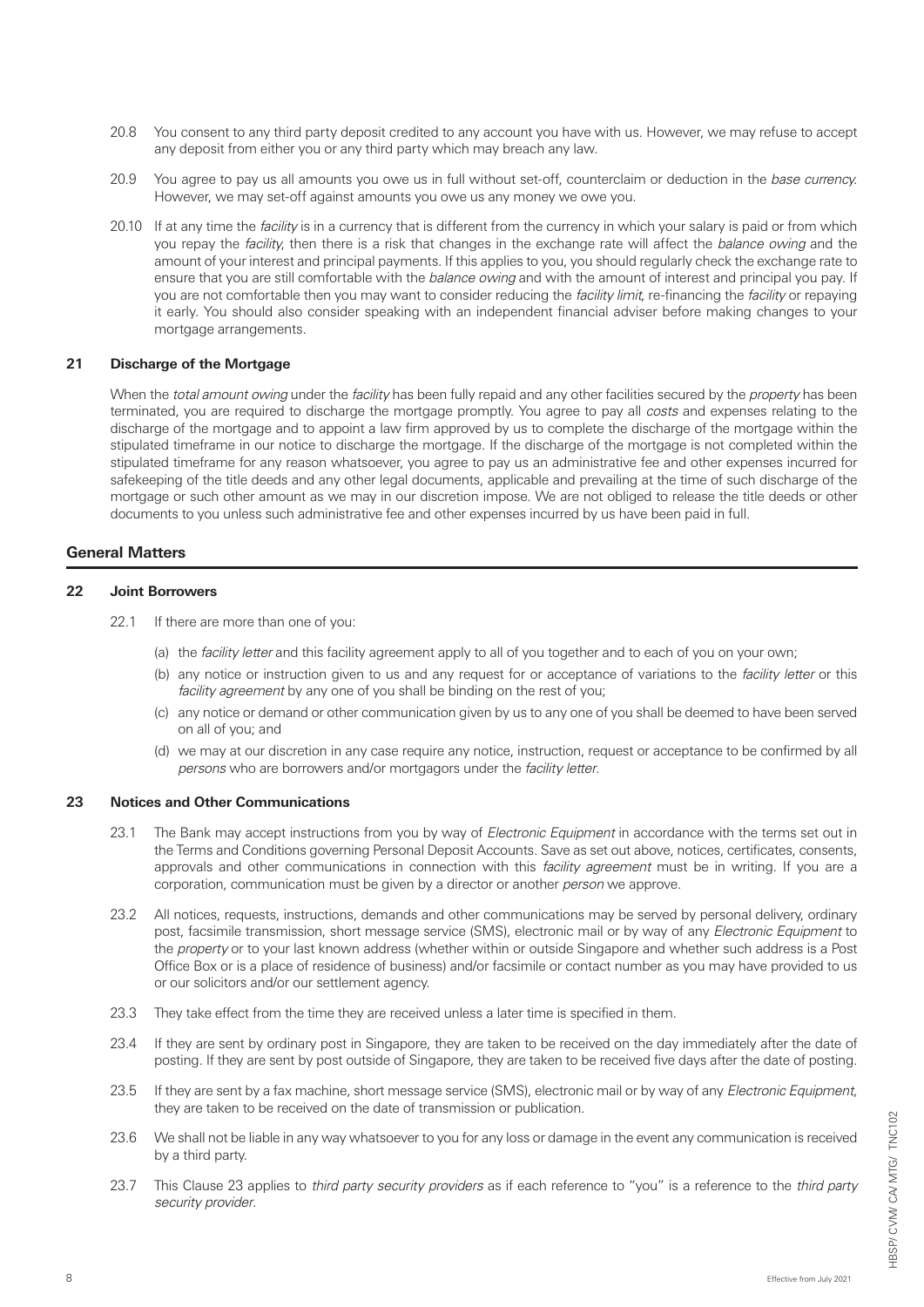### **24 Change of Address**

You and each *third party security provider* agree to notify us before you, or they, change the address specified in the *facility letter*.

### **25 Certificates**

We may give you a certificate about a matter or about an amount *payable* in connection with this *facility agreement*. The certificate is conclusive evidence of the matter or amount, unless it is proved to be incorrect.

### **26 Prompt Performance**

If this *facility agreement* specifies when you must perform an obligation, you agree to perform it by the time specified. You agree to perform all other obligations promptly.

#### **27 How we may exercise our rights**

- 27.1 We may exercise a right or remedy or give or refuse our consent in any way we consider appropriate, including by imposing conditions.
- 27.2 If we do not exercise a right or remedy fully or at a given time, we can still exercise it later.
- 27.3 We are not liable for loss caused by any delay in documentation or funding, us acting in accordance with any communication from you, the exercise or attempted exercise of, failure to exercise, or delay in exercising, a right or remedy.
- 27.4 Despite any other provision of this *facility agreement*, we need not do anything in connection with this *facility agreement*  (including funding a drawdown) if it is impossible to act due to any cause beyond our control (including war, riot, natural disaster, labour dispute, or law taking effect after the date of this *facility agreement*). We are not responsible for any loss or expense suffered or incurred by you or any *third party security provider* as a result of our not acting for so long as an impossibility continues.
- 27.5 Our rights and remedies under this *facility agreement*:
	- (a) are in addition to other rights and remedies given by law independently of this *facility agreement* and any rights we may have under any other *arrangement with us*; and
	- (b) may be exercised even if this involves a conflict of duty or we have a personal interest in their exercise.
- 27.6 Our rights and remedies under this *facility agreement* may be exercised by any of our directors, any employee we authorise or any other *person* (including any agent or contractor) we authorise.

#### **28 Rights of Third Parties**

- 28.1 Except to the extent expressly set out in this *facility agreement*, a *person* who is not a party to this *facility agreement*  has no rights under the Contracts (Rights of Third Parties) Act (Cap 53B) to enforce or benefit from any term of this *facility agreement*.
- 28.2 The consent of any *person* who is not a party to this *facility agreement* is not required for any variation (including any release or compromise of liability) or termination of this *facility agreement*.

### **29 Indemnities**

The indemnities in this *facility agreement* are continuing obligations, independent of your other obligations under this *facility agreement*. They continue even after you have repaid the *total amount owing*. It is not necessary for us to incur expense or make payment before enforcing a right of indemnity conferred by this *facility agreement*.

## **30 Variation and Waiver**

- 30.1 A provision of this *facility agreement*, or right created under it, may not be waived except in writing signed by the party or parties to be bound.
- 30.2 We may vary any provision of this *facility agreement*. If we do, we will notify you in writing and the change takes effect from the time we specify in the notice. We may also inform you of the change by:
	- (a) exhibiting the same at any of our branches in Singapore; or
	- (b) publishing the same in the press or any media in Singapore; or
	- (c) in such other manner as we deem fit.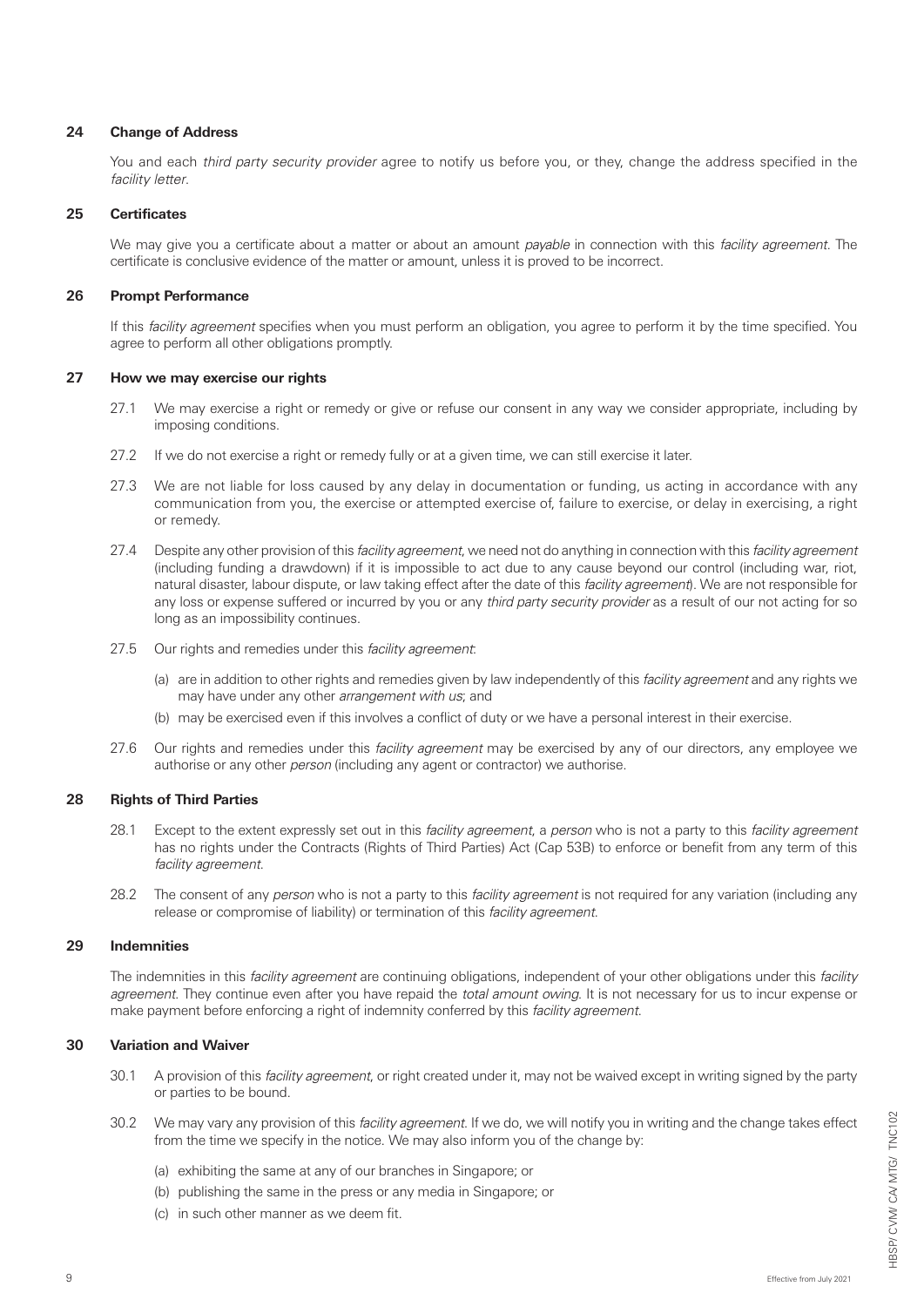## **31 Dealings**

- 31.1 Your rights are personal to you and may not be assigned without our consent.
- 31.2 We may assign, transfer or otherwise deal with our rights and obligations under this *facility agreement* or another *arrangement with us* in any way we consider appropriate. At our request you agree to execute and deliver to us or any other *person* we specify any document we reasonably require for this purpose. If we do this, you may not claim against any assignee, transferee (or any other *person* who has an interest in this *facility agreement* or the *arrangement with us*) any right of set-off you have against us.

### **32 Collection, Use and Disclosure of Customer Information**

32.1 Collection

 We, other members of the *HSBC Group* and/or *HSBC Group's* authorised service providers may collect, use and share *Customer Information* (including relevant information about you, your transactions, your use of our products and services, and your relationships with the *HSBC Group*) for the purposes listed in Clause 32.2 below. *Customer Information* may be requested from you (or a *person* acting on your behalf), or may also be collected by or on our behalf, or on behalf of members of the *HSBC Group*, from other sources (including from publically available information), generated or combined with other information available to us or any member of the *HSBC Group*.

32.2 Processing

 We, members of the *HSBC Group* and/or our authorised service providers will process, transfer and disclose *Customer Information* in connection with the following purposes:

- (a) providing *Services* and for any transactions requested or authorised by you;
- (b) meeting *Compliance Obligations*;
- (c) conducting *Financial Crime Risk Management Activity*;
- (d) collecting any amounts due from you;
- (e) conducting credit checks and obtaining or providing credit references;
- (f) enforcing or defending our, or a member of the *HSBC Group's*, rights;
- (g) for our internal operational requirements or that of the *HSBC Group* (including, without limitation, credit, market, operational and technology risk management, system or product development and planning, insurance, audit and administrative purposes);
- (h) maintaining our overall relationship with you; and/or
- (i) any other purpose as may be in accordance with our, or a member of the *HSBC Group's*, general policy on the collection, use and disclosure of *Customer Information* under local data protection laws as set out in statements, circulars, notices or other terms and conditions made available by us to you from time to time (the *"Purposes"*).
- 32.3 Sharing

 We may (as necessary and appropriate for the *Purposes*) transfer and disclose any *Customer Information* to the following recipients wherever located (who may also process, transfer and disclose such *Customer Information* as is necessary and appropriate for the *Purposes*):

- (a) any member of the *HSBC Group*;
- (b) any sub-contractors, agents, service providers (including settlement agencies), or associates of the *HSBC Group* (including but not limited to mailing houses, telecommunication companies, and data processing companies) (including their employees, directors and officers);
- (c) in response to any requests from any *Authorities*;
- (d) anyone acting on your behalf, payment recipients, beneficiaries, account nominees, intermediary, correspondent and agent banks, clearing houses, clearing or settlement systems, market counterparties, upstream withholding agents, swap or trade repositories, stock exchanges, companies in which you have an interest in securities (where such securities are held by us for you);
- (e) any party acquiring an interest in or assuming risk in or in connection with the *Services* (including without limitation insurers and credit protection counterparties);
- (f) other financial institutions or credit bureaus;
- (g) any third party fund manager who provides asset management services to you;
- (h) any introducing broker to whom we provide introductions or referrals;
- (i) in connection with any of our business transfers, disposals, mergers or acquisitions;
- (j) our auditors and legal or other professional advisers;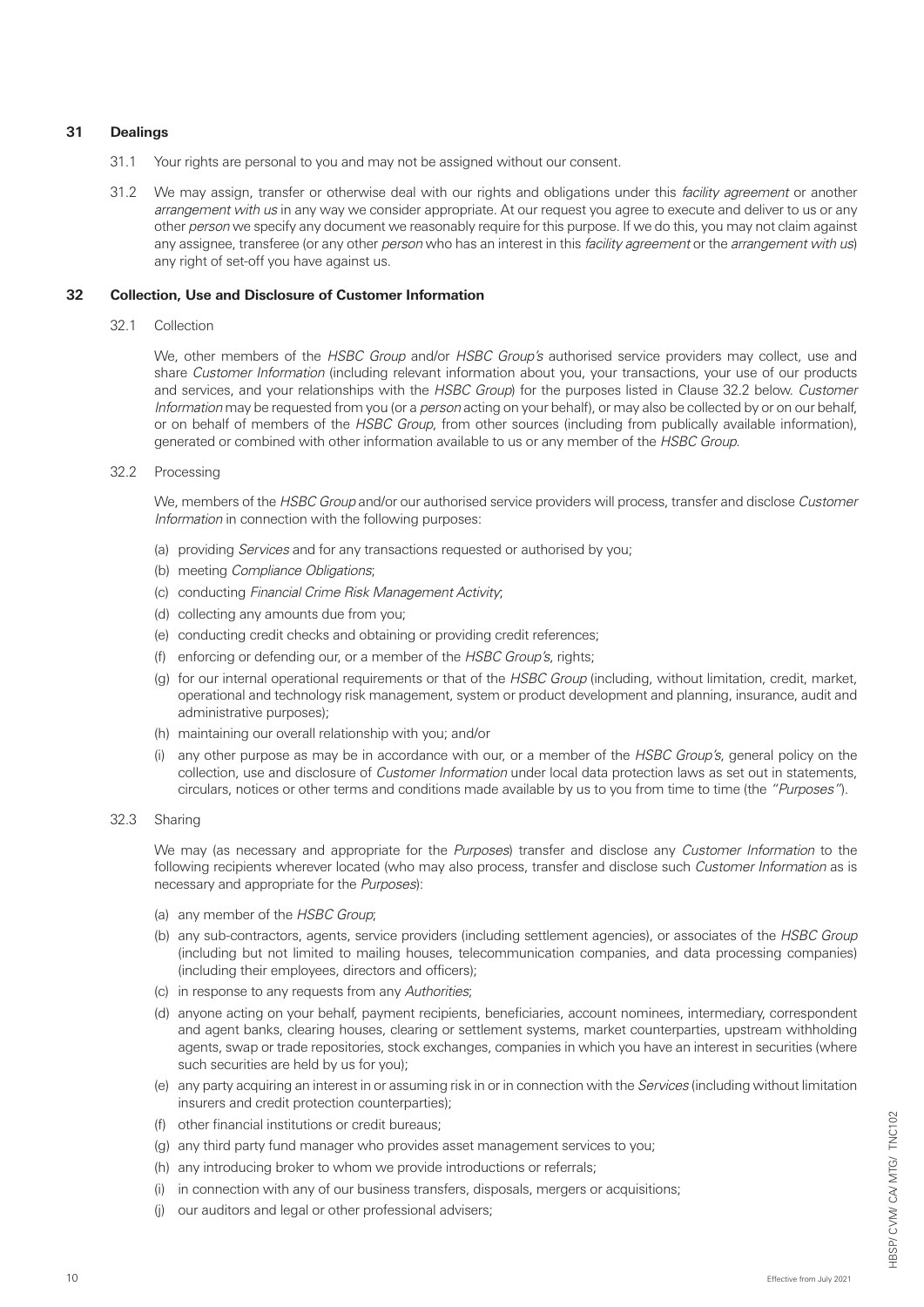- (k) any other *person* with your consent; and
- (l) any person in connection with any of the *Purposes*.
- 32.4 Your Obligations
	- (a) You agree to inform us promptly, and in any event, within 30 days in writing if there are any changes to *Customer Information* supplied to us or a member of the *HSBC Group* from time to time, and to respond to any request from, us, or a member of the *HSBC Group*.
	- (b) You confirm and warrant that every *person* whose information (including *Personal Data* or *Tax Information*) you have provided to us or a member of the *HSBC Group* has been notified of and agreed to the collection, processing, disclosure and transfer of their information as set out in this *facility agreement*. You shall advise such *persons* that they may have rights of access to, and correction of, their *Personal Data*. We reserve the right to require you to produce documentary proof of the consents obtained from such *persons*, upon reasonable request made by us from time to time.
	- (c) Where:
		- (i) you fail to provide *Customer Information* that we reasonably request; or
		- (ii) you withhold or withdraw any consents which we may need to process, transfer or disclose *Customer Information* for the *Purposes;* or
		- (iii) we or a member of the *HSBC Group* has suspicions regarding the possible commission of *Financial Crime* or you present a potential *Financial Crime* risk to a member of the *HSBC Group*,

we may:

- (A) be unable to provide new, or continue to provide all or part of the, *Services* to you and reserve the right to terminate our business relationship with you;
- (B) take actions necessary for us or a member of the *HSBC Group* to meet the *Compliance Obligations*; and/or
- (C) block, transfer or close your account(s).

 In addition, your failure to supply your, or your *Connected Person's*, *Tax Information* and accompanying statements, waivers and consents, may result in us making our own decision with respect to your status, including whether to report you to a *Tax Authority,* and may require us or other *persons* to withhold amounts as may be legally required by any *Tax Authority* and paying such amounts to any *Tax Authority*.

32.5 Consent for Purposes of the *Banking Act*

 For the avoidance of doubt, the above constitutes your written consent for purposes of the *Banking Act* to us and our officers (as defined in the *Banking Act*) to disclose *Customer Information* in accordance with this Clause 32.

### **33 Data Protection**

- 33.1 Whether it is processed in a home jurisdiction or overseas, in accordance with data protection legislation, *Customer Information* will be protected by a strict code of secrecy and security which all members of the *HSBC Group,* their staff and third parties are subject to.
- 33.2 Your attention is drawn to the fact that laws relating to banking secrecy or data protection may not have extraterritorial effect. Our service providers may be required by law to disclose *Customer Information* to third parties. Such circumstances include the service provider being compelled to disclose the *Customer Information* pursuant to a court order, requests from governmental or regulatory authorities, police investigations and criminal prosecutions.

### **34 Financial Crime Risk Management Activity**

- 34.1 We, and members of the *HSBC Group*, are required to, and may take any action considered appropriate to comply with laws, regulations, sanctions regimes, international guidance, *HSBC Group* internal policies and procedures, and/ or demands from any *Authorities*, relating to or in connection with the detection, investigation and prevention of *Financial Crime* (*"Financial Crime Risk Management Activity"*). Such action may include, but is not limited to:
	- (a) screening, intercepting and investigating any instruction, communication, drawdown request, application for *Services*, or any payment sent to or by you, or on your behalf;
	- (b) investigating the source of or intended recipient of funds;
	- (c) combining *Customer Information* with other related information in the possession of the *HSBC Group*; and/or
	- (d) making further enquiries as to the status of a *person* or entity, whether they are subject to a sanctions regime, or confirming your identity and status.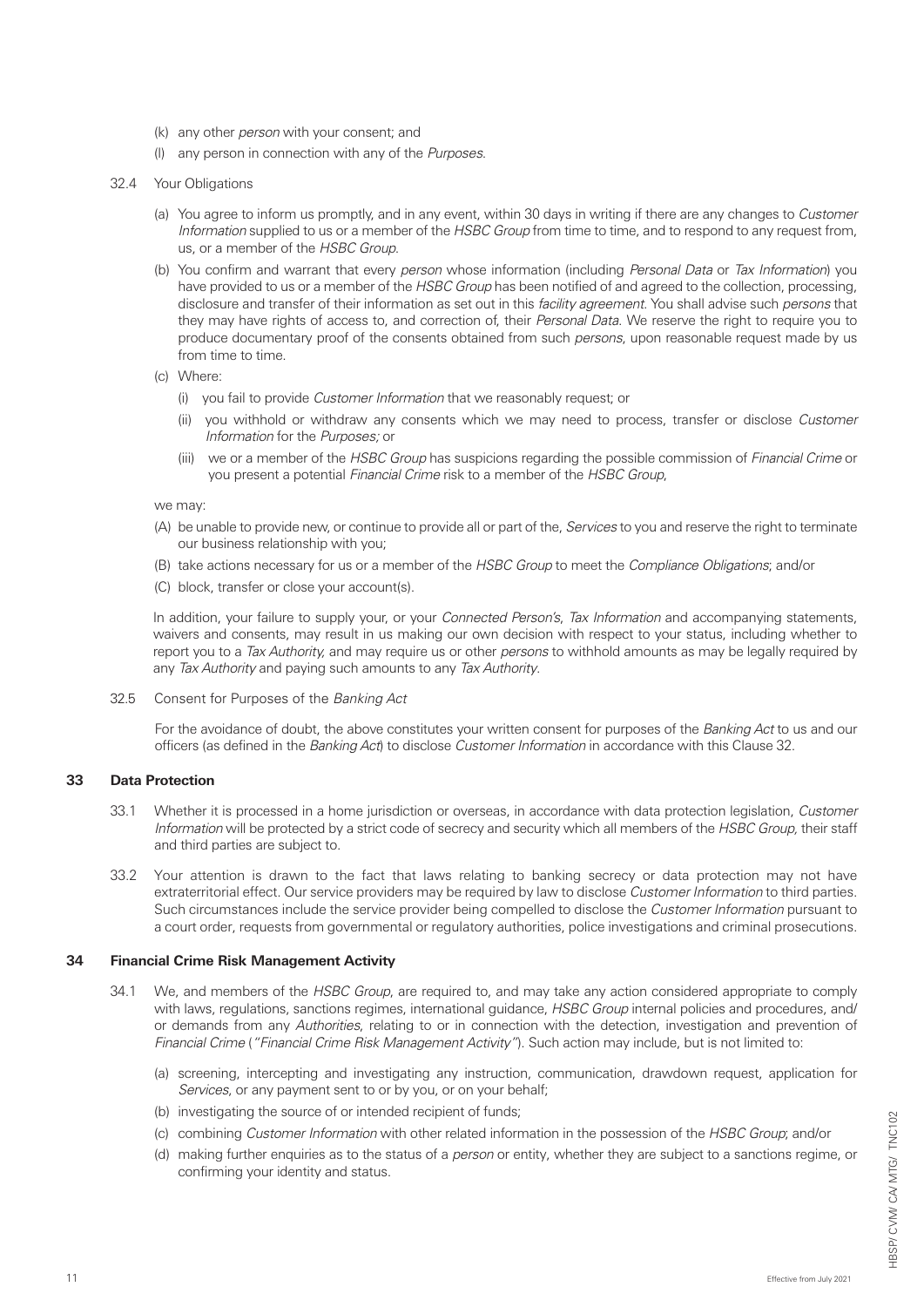34.2 Exceptionally, our undertaking of *Financial Crime Risk Management Activity* may lead to us delaying, blocking or refusing the making or clearing of any payment, the processing of your instructions or application for *Services* or the provision of all or part of the *Services*. To the extent permissible by law, neither we nor any other member of *HSBC Group* shall be liable to you or any third party in respect of any loss howsoever arising, suffered or incurred by you or third party caused in whole or in part in connection with the undertaking of *Financial Crime Risk Management Activity*.

### **35 Tax Compliance**

You acknowledge that you are solely responsible for understanding and complying with your tax obligations (including but not limited to, tax payment or filing of returns or other required documentation relating to the payment of all relevant *taxes*) in all jurisdictions in which those obligations arise and relating to the opening and use of account(s) and/or *Services* provided by us and/or members of the *HSBC Group*. Certain countries may have tax legislation with extra-territorial effect regardless of your place of domicile, residence, citizenship or incorporation. Neither we nor any other member of the *HSBC Group* provides tax advice. You are advised to seek independent legal and/or tax advice. Neither we nor any other member of the *HSBC Group* has any responsibility in respect of your tax obligations in any jurisdiction which they may arise including, without limitation, any that may relate specifically to the opening and use of account(s) and/or *Services* provided by us and/or members of the *HSBC Group*.

#### **36 Our Rights**

- 36.1 In the event the Bank makes a mistake in the *facility letter* relating to the *interest rate* for the *facility*, the *facility limit* or any other term which the Bank considers material, the Bank may upon discovery of the mistake, require you to re-sign a new *facility letter* which reflects the correct term.
- 36.2 If you do not agree to sign the new *facility letter*, the Bank may exercise its right not to provide any drawing under the *facility* and/or cancel the *facility* and demand payment of *the total amount owing* for all *facilities*. Where the mistake relates to a repricing of an existing *facility* (the "erroneous pricing"), then where you do not agree to sign the new *facility letter* to rectify the erroneous pricing: (i) the Bank may exercise its right not to reprice, (ii) the pricing of the *facility* will be in accordance with the terms of the *facility letter* accepted by you before the *facility* was repriced, and (iii) the erroneous pricing will be deemed invalid and you shall have no right to unenforce it against the Bank.

### **37 Lack of Capacity**

- 37.1 In the event that we receive written notice of your lack of capacity under the Mental Capacity Act (Cap. 177A) of Singapore (or such other equivalent, amendment or replacement legislation), we shall be entitled (but not obliged) to:
	- (a) accept and execute instructions of any nature which we believe to be genuine and purporting to be signed, given or issued by your authorised agent (including without limitation, a donee of a lasting power of attorney granted by you); and
	- (b) without assigning any reason whatsoever, with or without written notice to you, suspend, freeze, cancel, terminate or close an *arrangement with us* and/or *facility* or the use or availability of any or all of the products, services or other privileges provided under an *arrangement with us*, as the case may be.
- 37.2 You agree to ratify everything that your authorised agent (including without limitation, a donee of a lasting power of attorney granted by you) does on your behalf arising from or in connection an *arrangement with us* and/or us in providing the services, performing its obligations hereunder or accepting instructions received from or purportedly given by the authorised agent.
- 37.3 Without prejudice to Clause 18, you shall keep us indemnified at all times against, and save us harmless from, all actions, proceedings, claims, liabilities, losses, damages, demands and expenses of whatsoever nature (whether actual or contingent), including legal costs on a full indemnity basis, which may be brought against or suffered, paid, incurred by us directly or indirectly under, out of or in connection with an *arrangement with us* and/or us in providing the services, performing its obligations hereunder or accepting instructions received from or purportedly given by the authorised agent, and acting or failing to act thereon or in connection with any breach of any warranty given by you or obligation of yours under an *arrangement with us*. Such indemnity shall continue notwithstanding the termination of any *arrangement with us*. All such indemnified amounts may be debited from any account you have with us.

#### **38 Inconsistency/Survival upon Termination**

- 38.1 In the event of any conflict or inconsistency between the "Terms and Conditions Governing Personal Deposit Accounts" and other account terms and conditions with this *facility agreement,* this *facility agreement* prevails.
- 38.2 In the event of any conflict or inconsistency between the terms in Clauses 32 to 35 and those similar clauses in any other service, product, business relationship, account, policy or agreement between you and us, the terms in this *facility agreement* shall prevail.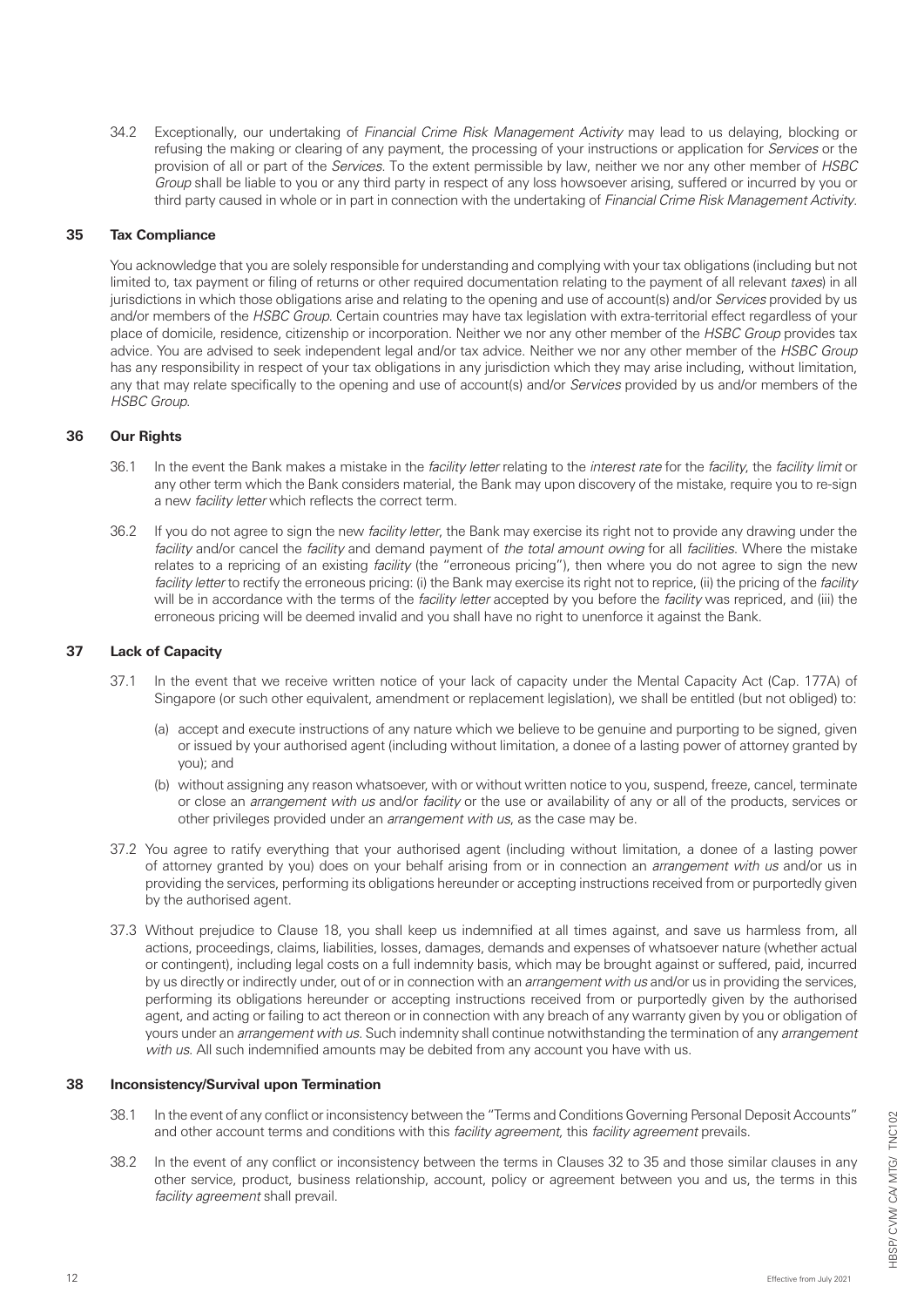- 38.3 Any consents, authorisations, requested waivers and permissions that already exist from you in relation to *Customer Information* shall continue to apply in full force and effect, to the extent permissible by applicable local law.
- 38.4 To the extent permissible by Singapore law, this *facility agreement* shall continue to apply notwithstanding its termination, any termination by us or a member of the *HSBC Group* of the provision of any *Services* to you or the termination of any *arrangement with us*.

#### **39 Severability**

If the whole or any part of a provision of this *facility agreement* is void, unenforceable or illegal, it is severed. The remainder of this *facility agreement* has full force and effect. This Clause has no effect if the severance alters the basic nature of this *facility agreement* or is contrary to public policy.

#### **40 Applicable Law and Serving Documents**

- 40.1 The *facility agreement* is governed by the laws of Singapore. You and we submit to the non-exclusive jurisdiction of the courts of Singapore.
- 40.2 We may serve any document in a court action on you by delivering it to, or leaving it at, your address set out in the *facility letter* or such other address as you and we agree at any time. This Clause does not prevent any other method of service.
- 40.3 You acknowledge that you are responsible for ensuring, and you represent and warrant, that you are in compliance (and will continue to be in compliance throughout the *term* of the facility) with all the laws and regulations applicable to your nationality and country of residence and that such laws and regulations allow the acceptance of the *facility*  accepted by the Bank for any consequences under the laws of any country other than Singapore or any tax implications that may arise in connection with the *facility.* You will also notify the Bank immediately of any change to your nationality or country of residency.

### **Meaning of Words**

**41** *adjusted purchase price* means the purchase price of the *property* after deduction of the amount of any discount, subsidy, rebate voucher or other benefit provided by the vendor or any other party (including the payment of renovation or interior design costs or legal or stamp fees for the purchase of the *property*) having the effect of reducing the true purchase price of the *property.*

*arrangement with us* means the *facility letter,* this facility agreement, each *security* and each other arrangement (including an agreement or a *security interest*) under which you or a *third party security provider* has or could in the future have obligations to us or any member of the *HSBC Group.*

*AUD and A\$* means the lawful currency of Australia.

*Authorities* means any judicial, administrative or regulatory body, any government, or public or government agency, instrumentality or authority, any *Tax Authority,* securities or futures exchange, self-regulatory organisation, trade repositories, court, central bank or law enforcement body, or any agents thereof, having jurisdiction over any part of *HSBC Group.*

*availability period* means in the case of a *Housing Loan* for a property or a *Term Loan*, the date of the *facility letter* until the date being six months from and including the date of the *facility letter;* or in the case of a *Housing Loan* for a *property* under construction, until the date being three months from the date a certificate of title for the *property* is issued (electronically or otherwise).

**balance owing** for a particular facility means, at any time, the difference between all amounts credited and all amounts debited to you in connection with that facility at that time. When this amount is to be calculated for the end of a day, it includes all debits and credits assigned to that day. The balance owing is to be calculated in the *base currency.* 

*Banking Act* means the *Banking Act,* Chapter 19 of Singapore.

*base currency* means *AUD/SGD* (as the case may be).

*business day* means Mondays to Fridays, excluding Saturdays, Sundays and Public Holidays.

*Compliance Obligations* means obligations of any member of the *HSBC Group* to comply with: (a) any applicable local or foreign statute, law, regulation, ordinance, rule, judgment, decree, voluntary code, directive, guidelines, administrative requirements, sanctions regime, court order, agreement between any member of the *HSBC Group* and an *Authority,* or agreement or treaty between *Authorities* and applicable to us or a member of the *HSBC Group* ("Laws"), or international guidance and internal policies or procedures, (b) any demand from Authorities or reporting, regulatory trade reporting, disclosure or other obligations under *Laws,* and (c) *Laws* requiring us to verify the identity of our customers.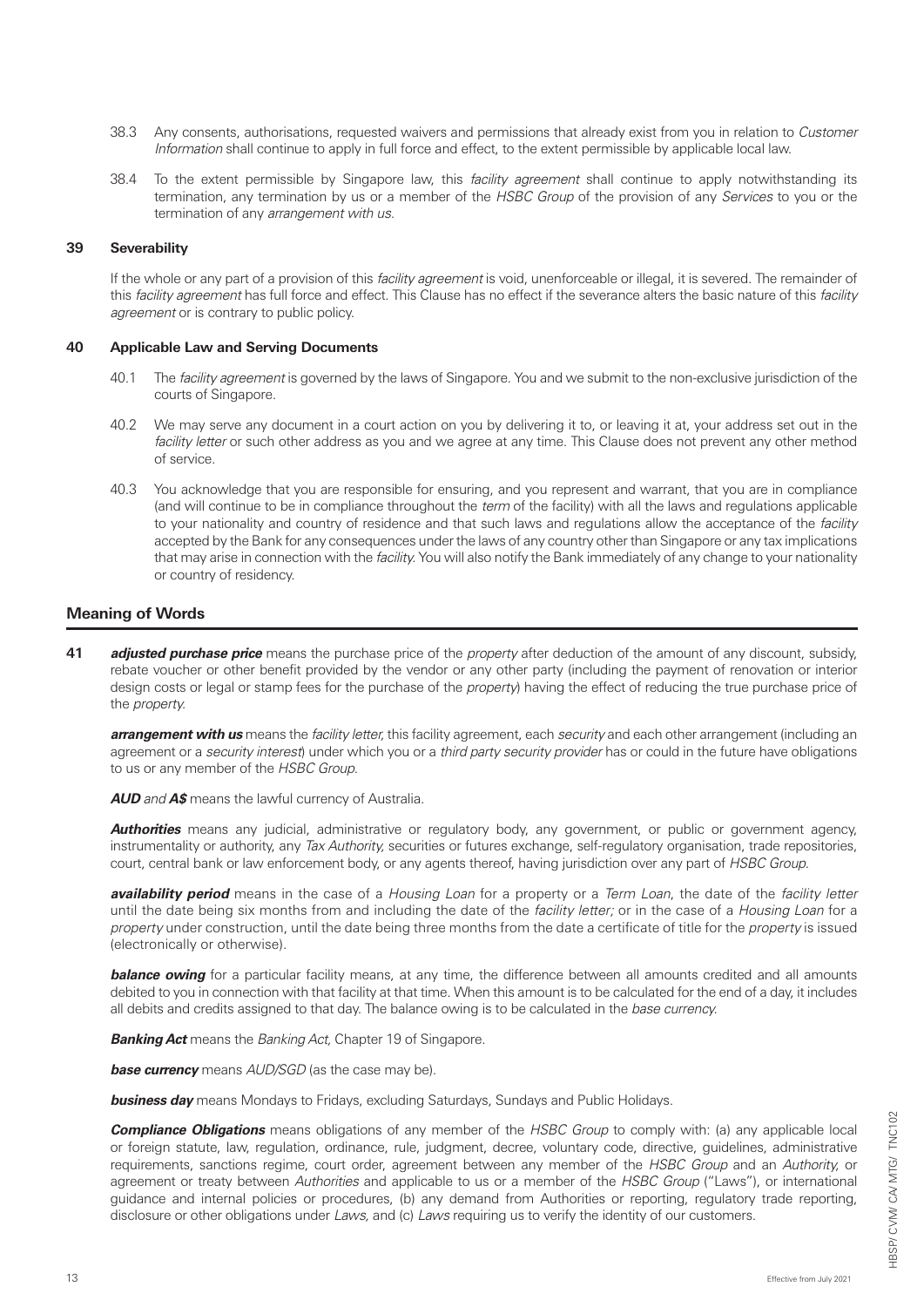*Connected Person* means a person or entity whose information (including *Personal Data* or *Tax Information*) is provided by, or on behalf of, you to any member of the *HSBC Group* or otherwise received by any member of the *HSBC Group* in connection with the provision of the Services. In relation to you, a *Connected Person* may include, but is not limited to, a *third party security provider,* any guarantor, a director or officer of a company, partners or members of a partnership, any *substantial owner, controlling person,* or beneficial owner, director, trustee, settlor or protector of a trust, account holder of a designated account, payee of a designated payment, representative, agent or nominee of yours, or any other persons or entities having a relationship to you that is relevant to your banking relationship with the *HSBC Group.*

*controlling persons* generally means individuals who exercise control over an entity (for a trust, these are the settlor, the trustees, the protector, the beneficiaries or class of beneficiaries, and any other individual who exercises ultimate effective control over the trust, and in the case of a legal entity other than a trust, such term means persons in equivalent or similar positions of control).

**costs** include charges and expenses; and costs, charges and expenses in connection with advisers (in the case of legal advisers, on a full indemnity basis).

*Customer Information* means either your or a Connected Person's information including (*Personal Data,* confidential information, and/or *Tax Information* (including accompanying statements, waivers and consents)).

*default rate* means a per annum rate of interest payable under Clause 17.

*drawdown date* for a facility means each date on which that facility is drawndown.

*Electronic Equipment* means any electronic equipment including a terminal, computer, fax machine, telephone, mobile telephone or any other equipment which the Bank advises is acceptable from time to time.

*existing mortgagee* means the *person* who holds a mortgage over the *property* to be mortgaged to us.

*facility* means a facility we agree to provide you under this facility agreement.

*facility agreement* means these Australian property loan standard terms.

*facility limit* for a facility means the facility limit for that facility as stated in the section for that facility in the *facility letter.*

**facility letter** means the facility letter which is part of this facility agreement.

*Financial Crime* means money laundering, terrorist financing, bribery, corruption, tax evasion, fraud, evasion of economic or trade sanctions, and/or violations, or attempts to circumvent or violate any *Laws* or regulations relating to these matters.

*Financial Crime Risk Management Activity* has the meaning given to it in Clause 34.1.

*first year* for a facility has the meaning given to it in the "Interest rate" section for that facility in the *facility letter.*

#### **for example** see *including*.

*guarantee* includes an indemnity.

*Housing Loan* means a loan described as such in the *facility letter.*

*HSBC Group* means HSBC Holdings plc, and/or any of, its affiliates, subsidiaries, associated entities and any of their branches and offices, and *any member of the HSBC Group* has the same meaning.

**including, such as** or **for example** when introducing an example, does not limit the meaning of the words to which the example relates to that example or examples of a similar kind.

*insolvent* means being in liquidation, in provisional liquidation, bankrupt, wound up, subject to any arrangement for readjustment, rescheduling or deferral of debts, subject to any interim order under the Bankruptcy Act (Cap 20), protected from creditors under any statute, dissolved, making any assignment or composition, or being otherwise unable to pay debts when they fall due.

*interest rate* for a facility means the interest rate for that facility as described in the section for that facility in the *facility letter.*

*Loan* means either a *Housing Loan* or, as the case may be, a *Term Loan.*

*market value* means the market value of the *property* (a) as set out in the most recent valuation report on the *property* issued by a valuer we select; or (b) if there is no valuation report received by us, the market value of the *property* as determined by us.

*mortgagor* means each of you and any other *person* who has title to the *property.*

*occupancy permit* means: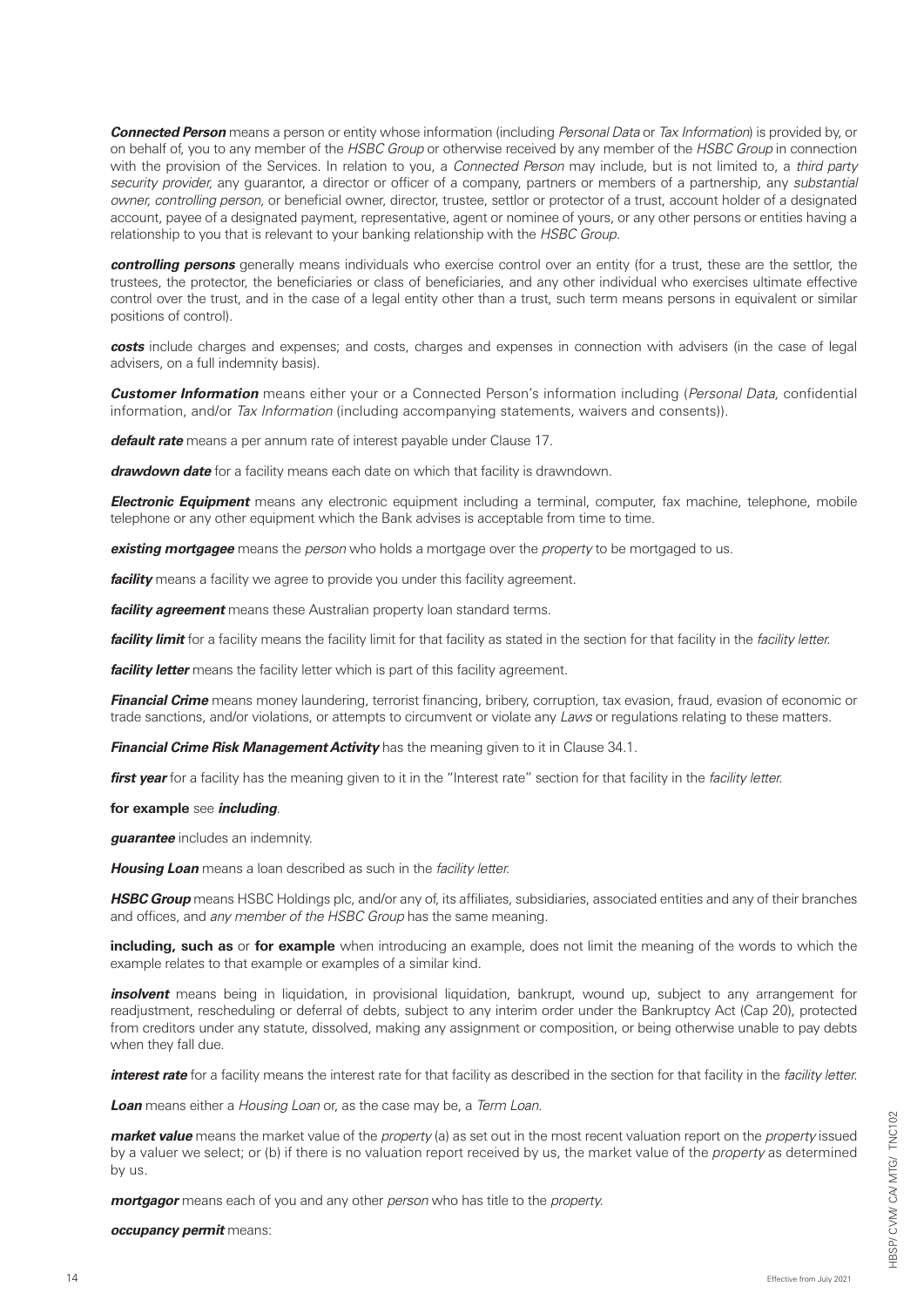- (a) in respect of a *property* in New South Wales, an occupancy certificate or an interim occupancy certificate issued by the relevant local council allowing occupation of the *property;*
- (b) in respect of a *property* in Queensland, a certificate of classification issued by the building surveyor confirming the works have been substantially completed and the works were constructed as per the building approval;
- (c) in respect of a *property* in Victoria, an occupancy permit issued by the relevant building surveyor allowing occupation of the *property;*
- (d) in respect of a *property* in Western Australia, an occupancy permit (BA10) issued by the local council allowing occupation of the *property;* and
- (e) in respect of a *property* in South Australia, a certificate of occupancy issued by the approving authority confirming that the building on the *property* is suitable for occupation and complies with the relevant regulations.

*payable*, in relation to an amount, means an amount which is currently payable or will or may be payable in the future.

**person** includes an individual, a firm, a body corporate, an unincorporated association or an authority.

*Personal Data* means any data relating to an individual, whether true or not, from which the individual can be identified, whether with other data or other information we are likely to have access to or otherwise, including, without limitation, sensitive personal data.

*prevailing HSBC exchange rate* means the rate of exchange for the purchase of the relevant currency to be determined by the Bank.

*property* means the property to be purchased or refinanced by a facility and mortgaged to us, as described in the *facility letter.*

*Purposes* has the meaning given to it in Clause 32.2.

*related borrower* in relation to an applicant means the applicant's spouse, child, sibling and parent.

*second year* for a facility means the period from and including the day after the end of the *first year* to but excluding the same date in the next following year.

*secured property* means each property over which a *security* is held, including the *property.*

*security* means each security described in the security details section of the *facility letter* and any substitute or additional *security interest* given in connection with an *arrangement with us.*

*security document* means each and every security document (as the same may be revised supplemented or replaced from time to time) creating or evidencing any *security interest* granted in our favour by you or in connection with the *facility*  agreement and any other document which the Bank may from time to time designate as a Security Document.

*security interest* means any *security* for the payment of money or performance of obligations including a mortgage, charge, lien, pledge, trust, power or title retention arrangement. *Security interest* also includes a *guarantee.*

**Services** means, without limitation, (a) the opening, maintaining and closing of your bank accounts, (b) the provision of credit facilities and other banking products and services to you (including, for example, securities dealing, investment advisory, broker, agency, custodian, clearing or technology procuring services), processing applications, ancillary credit assessment and product eligibility assessment, and (c) the maintenance of our overall relationship with you, including insurance, audit and administrative purposes.

*SGD* and *S\$* means the lawful currency of Singapore.

*substantial owners* means any individuals entitled to more than 10% of the profits of or with an interest of more than 10% in an entity either directly or indirectly.

#### *such as* see *including*.

*taxes* means taxes (including goods and services taxes), levies, imposts, charges and duties (including stamp and transaction duties) imposed by any authority together with any related interest, penalties, fines and expenses in connection with them, except if imposed on, or calculated having regard to, our overall net income.

**Tax Authorities** means domestic or foreign tax, revenue, fiscal or monetary authorities or agencies.

*Tax Information* means any documentation or information (and accompanying statements, waivers and consents) relating, directly or indirectly, your tax status (regardless of whether you are an individual or a business, non-profit or other corporate entity) and any of your owner, *controlling person, substantial owner* or beneficial owner, that we consider, acting reasonably, is needed to comply (or demonstrate compliance, or avoid non-compliance) with any *HSBC Group* member's obligations to any *Tax Authority. Tax Information* includes, but is not limited to, information about: tax residence and/or place of organisation (as applicable), tax domicile, tax identification number, *Tax Certification Forms,* certain *Personal Data* (including name(s), residential address(es), age, date of birth, place of birth, nationality, citizenship).